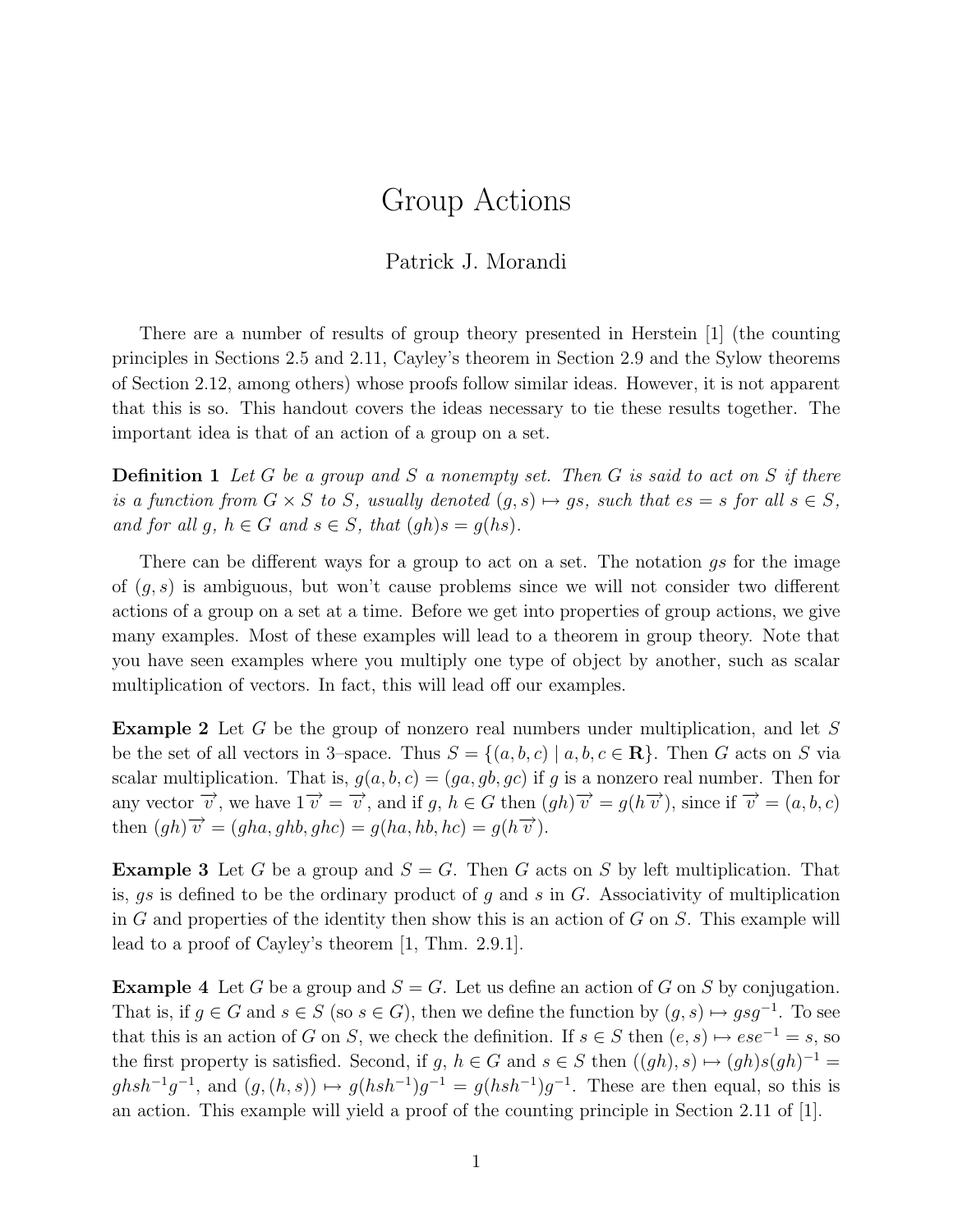**Example 5** Let G be a group and H a subgroup of G. Let S be the set of all left cosets of H in G. So  $S = \{aH \mid a \in G\}$ . Then G acts on S by  $g(aH) = gaH$ . That this definition is well defined is left to the reader. To check that this is an action, we see that  $e(aH) = eaH = aH$ , and if g,  $h \in G$ , then  $(gh)(aH) = ghaH = g(haH)$ . Therefore this is an action of G on the set of left cosets of H. The two results in Section 2.9 of  $[1]$  after Cayley's theorem can and will be proved by using this example.

**Example 6** Let G be a group and S the set of all subsets of G with n elements (here n can be any positive integer with  $n \leq |G|$ . Then G acts on S via  $(q, X) \mapsto qX = \{qx \mid x \in X\}$ . Note that  $gX$  is a subset of G with n elements. To verify this is an action, we see that  $eX = \{ex \mid x \in X\} = X$ , and if g,  $h \in G$  then  $(gh)X = \{ghx \mid x \in X\} = g(hX)$ . This example will be used in the proof of the first Sylow theorem.

**Example 7** Let H and K be subgroups of a group G, and let  $S = \{aK \mid a \in G\}$ , the set of left cosets of K in G. Then H acts on S by left multiplication, as in Example 4. That is, H acts on S via  $(h, aK) \mapsto haK$ . That this is a group action follows from the same reasons as in Example 4. This example will lead us to a proof of the counting principle of 2.5.

**Example 8** Let G be a group and H a subgroup of G. Let  $S = \{aHa^{-1} \mid a \in G\}$ , a collection of subgroups of G. Then G acts on S via conjugation:  $(g, K) \mapsto gKg^{-1}$ . If  $K \in S$ then  $K = aHa^{-1}$  for some  $a \in G$ , so  $(g, K) \mapsto gaHa^{-1}g^{-1} = (ga)H(ga)^{-1}$ , so the result lands in S. That this is an action can be verified by similar arguments to those given in Example 4. This example will be used in the proof of the third Sylow theorem.

**Example 9** The group  $S_n$  acts on  $S = \{1, 2, ..., n\}$  by  $\sigma n = \sigma(n)$ . This is an action since for any  $r \in \{1, 2, \ldots, n\}$ , then  $er = e(r) = r$ , and if  $\sigma, \tau \in S_n$  then  $(\sigma \tau)r = (\sigma \tau)(r) =$  $\sigma(\tau(r)) = \sigma(\tau r)$ . Therefore  $S_n$  acts on  $\{1, 2, \ldots, r\}$ . This example can yield the unique cycle decomposition of a permutation.

Now that we have a bunch of examples, let us develop the theory of group actions. Applying the theory to these special cases will lead to some theorems, such as Cayley's theorem and the counting principles of Sections 2.5 and 2.11 of [1].

**Definition 10** Suppose G is a group which acts on a set S. If  $s \in S$ , let  $\mathcal{O}(s) = \{gs \mid g \in G\}$ . The set  $\mathcal{O}(s)$  is called the orbit of s. The stabilizer of s is the subset  $G_s = \{g \in G \mid gs = s\}$ of  $G$ .

Let us record the basic properties of these concepts. One small point to start with. If  $gs = t$  then  $s = es = (g^{-1}g)s = g^{-1}(gs) = g^{-1}t$ . We now consider the stabilizer of an element.

**Lemma 11** Let G act on a set S. If  $s \in S$ , then the stabilizer  $G_s$  of s is a subgroup of G.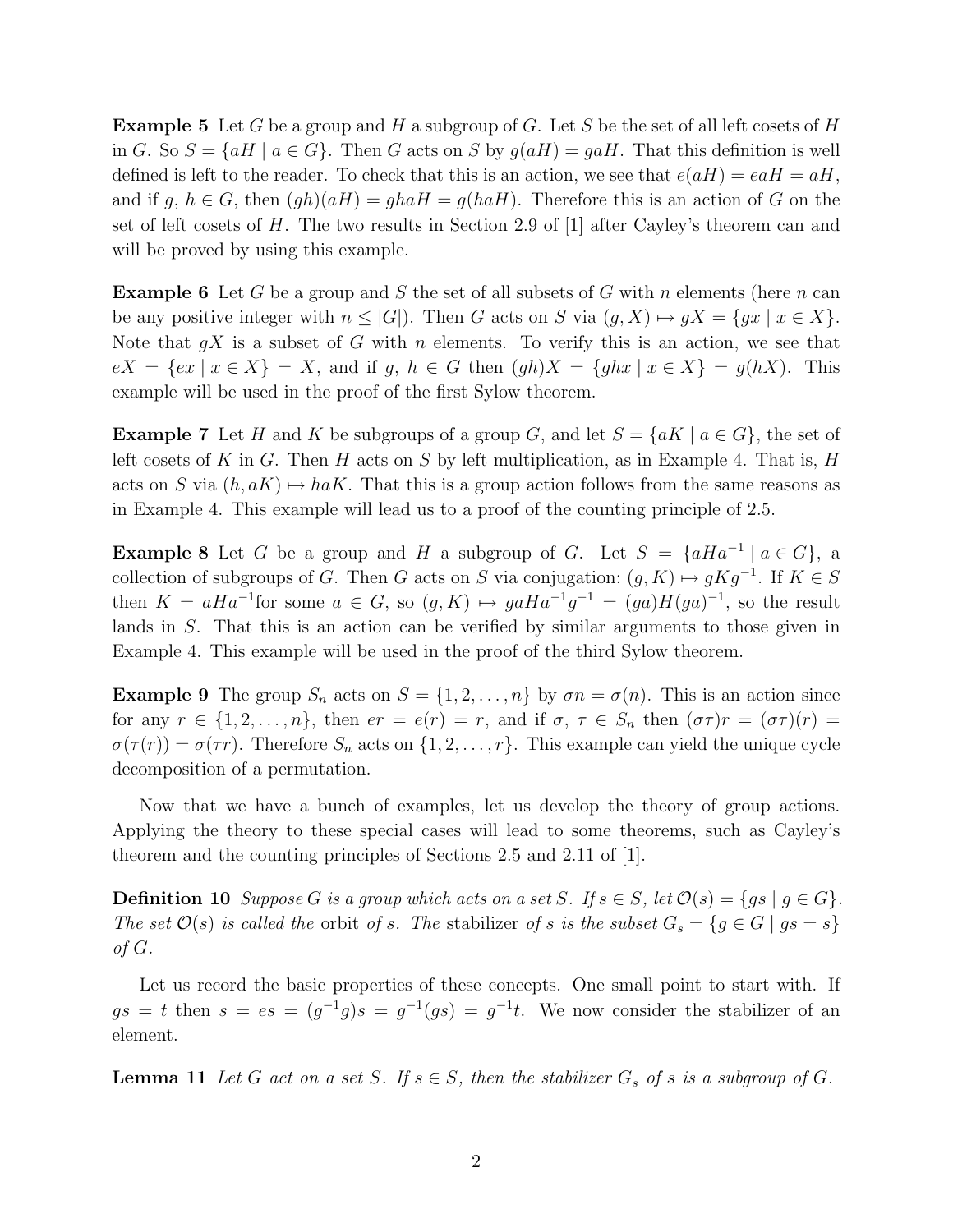**Proof.** Note that  $G_s$  is nonempty since  $e \in G_s$ . Furthermore, if  $g, h \in G_s$  then  $gs = hs = s$ , so  $(gh)s = g(hs) = gs = s$ , so  $gh \in G_s$ . Finally, if  $g \in G_s$  then  $g^{-1}s =$  $g^{-1}(gs) = (g^{-1}g)s = es = s$ . Thus  $g^{-1} \in G_s$ . Therefore  $G_s$  is a subgroup of G.

The orbits  $\mathcal{O}(s)$  are subsets of S. The significant fact about these subsets is they form a partition of S, which is proved in the next lemma.

**Lemma 12** Let G act on a set S. If the relation  $\sim$  on S is defined by  $s \sim t$  if  $s = gt$  for some  $q \in G$ , then  $\sim$  is an equivalence relation. Furthermore, the equivalence class of any  $s \in S$  is the orbit  $\mathcal{O}(s)$ .

**Proof.** We need to verify the three properties of an equivalence relation. If  $s \in S$  then  $s \sim s$  since  $s = es$ . If  $s \sim t$  then  $s = gt$  for some g. It then follows that  $t = g^{-1}s$ , so  $t \sim s$ . Finally, if  $s \sim t$  and  $t \sim r$  then  $s = gt$  and  $t = hr$  for some g,  $h \in G$ . Then  $s = g(hr) = (gh)r$ , so  $g \sim r$ . Thus  $\sim$  is an equivalence relation on S. For any  $s \in S$ , the equivalence class of s is the set  $\{t \in S \mid t \sim s\} = \{t \in S \mid t = gs\} = \mathcal{O}(s)$ . ■

We will use group actions primarily to obtain information about finite groups. The following result gives the basic numerical information about group actions of finite groups.

**Lemma 13** Let G be a finite group acting on a set S. If  $s \in S$  then  $|\mathcal{O}(s)| = [G : G_s]$ , the index of  $G_s$  in  $G$ .

**Proof.** We prove this by producing a 1–1 correspondence between  $\mathcal{O}(s)$  and the set of left cosets of  $G_s$ . Given a coset  $gG_s$ , we associate this coset to the element gs of  $\mathcal{O}(s)$ . Is this a function? We must show this correspondence is well defined. If  $gG_s = hG_s$  then  $g^{-1}h \in G_s$ , so  $(g^{-1}h)s = s$ . Then  $hs = gs$ , so this is indeed well defined. To see this function is 1-1, suppose  $gs = hs$ . Then  $g^{-1}(hs) = s$ , so  $(g^{-1}h)s = s$ . Hence  $g^{-1}h \in G_s$ , so  $gG_s = hG_s$ . Therefore our function is 1–1. As for onto, if  $t \in \mathcal{O}(s)$  then  $t = gs$  for some g, and so t is the image of  $gG_s$ . Therefore our function is indeed a 1–1 correspondence between  $\mathcal{O}(s)$  and the set of left cosets of  $G_s$ . Since these two sets are finite, this means they have the same number of elements. ■

The final property of group actions will be to relate a group acting on a set with the group of permutations on a set. Let G be a group acting on a set S. Let  $A(S)$  be the group of all permutations of S. Then we can define a function from  $G$  to  $A(S)$  with the use of the action. Let  $f: G \to A(S)$  be given by  $f(a)$  is the permutation that sends s to as. Let us denote this function by  $f_a$ . First, let's show this function exists, i.e., show  $f_a$  is in fact a permutation of S. That  $f_a$  is a function from S to S is clear, so we need to check that it is 1–1 and onto. For 1–1, suppose s and t are elements of S with  $f_a(s) = f_a(t)$ . So  $as = at$ . Then

$$
s = es = (a^{-1}a)s = a^{-1}(as) = a^{-1}(at) = (a^{-1}a)t = et = t.
$$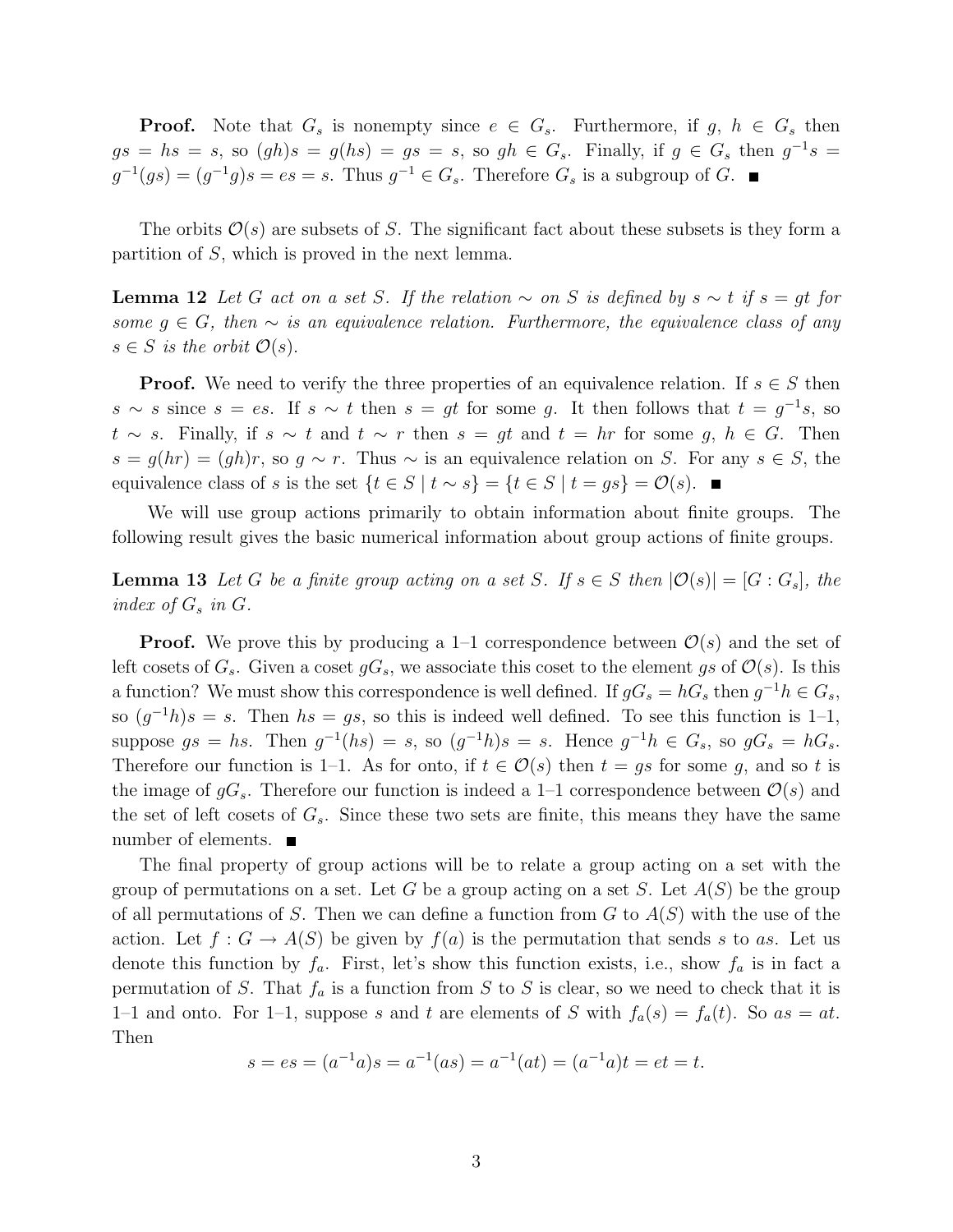Therefore  $f_a$  is 1–1. For onto, suppose  $t \in S$ . Let  $s = a^{-1}t$ . Then

$$
f_a(s) = as = a(a^{-1}t) = (aa^{-1})t = et = t.
$$

Thus  $f_a$  is also onto. Hence  $f_a$  is a permutation of S, so lies in  $A(S)$ . Therefore f is a function from  $G$  to  $A(S)$ .

**Lemma 14** Let G act on a set S. Define  $f : G \to A(S)$  as above by  $f(a) = f_a$ , where  $f_a(s) = as$ . Then f is a group homomorphism. The kernel of f consists of all  $g \in G$  with  $gs = s$  for all  $s \in S$ . Therefore  $\{g \in G \mid gs = s \text{ for all } s \in S\}$  is a normal subgroup of G.

**Proof.** We have verified that f is indeed a function from G to  $A(S)$ . To show f is a homomorphism, we need to show  $f(ab) = f(a) \circ f(b)$  for all  $a, b \in G$ . That is, we need to show  $f_{ab} = f_a \circ f_b$ . To show these functions are equal we check that they have the same function value at each  $s \in S$ . Given  $s \in S$ , we have

$$
f_{ab}(s) = (ab)s = a(bs) = f_a(bs) = f_a(f_b(s))
$$
  
=  $(f_a \circ f_b)(s)$ .

Therefore these two functions are indeed equal. Thus  $f$  is a homomorphism. An element  $g \in G$  is in the kernel of f iff  $f_g$  is the identity function. This is true iff  $f_g(s) = s$  for all  $s \in S$ . But since  $f_q(s) = gs$ , this means  $g \in \text{ker}(f)$  iff  $gs = s$  for all  $s \in S$ . The kernel of a group homomorphism is a normal subgroup of  $G$ , which proves the final statement of the lemma.

The function in the proposition above will be useful to us for a couple different reasons which we will see below. But first, let us notice that the existence of a group action is in fact equivalent to the existence of a homomorphism from  $G$  to  $A(S)$ . One direction we have seen; given a group action of G on S we obtain a homomorphism from G to  $A(S)$ . Conversely, suppose S is a set such that there is a homomorphism  $f: G \to A(S)$ . We define a group action of G on S by  $gs := f(g)(s)$ . To verify that this is indeed an action, if  $s \in S$  then  $es = f(e)(s) = s$ , since  $f(e)$  is the identity function (since f is a group homomorphism, it takes the identity of G to the identity of  $A(S)$ ). Second, if g,  $h \in G$ , we want to show  $(gh)s = g(hs)$ . Let us denote  $f(a)$  by  $f_a$  for  $a \in G$ . Then  $f_{gh} = f_g \circ f_h$  since f is a homomorphism. Therefore

$$
(gh)(s) = f_{gh}(s) = (f_g \circ f_h)(s) = f_g(f_h(s)) = f_g(hs) = g(hs).
$$

This definition is then an action on  $S$ . It is not hard to see that given this action,  $f$  is then the function obtained in Lemma 14.

We now utilize the theory of group actions to obtain results about groups. The first of these is Cayley's theorem [1, Thm. 2.9.1].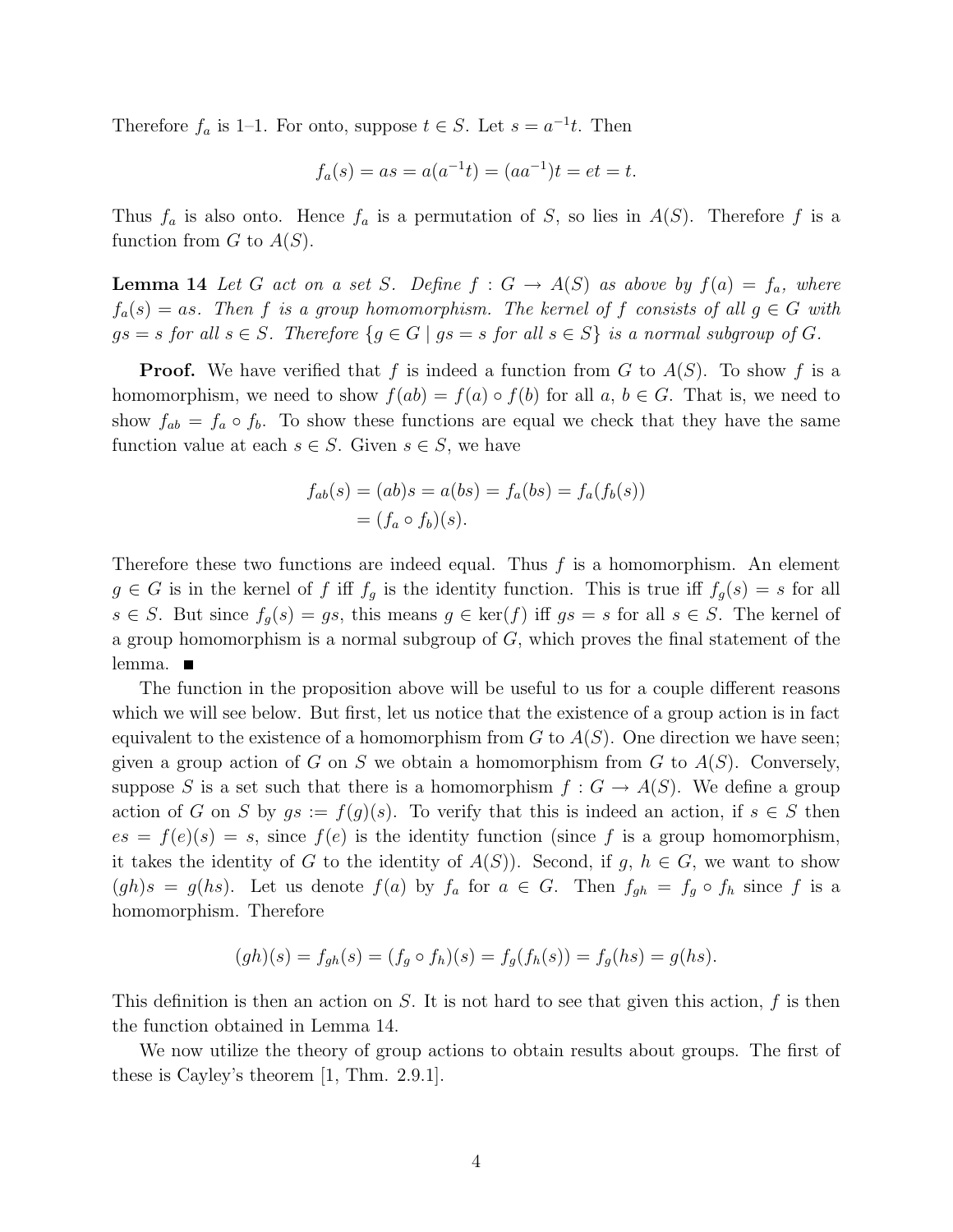**Proposition 15 (Cayley)** Let G be a group. Then G is isomorphic to a subgroup of  $A(G)$ . In particular, if G is a finite group of order n, then G is isomorphic to a subgroup of  $S_n$ .

**Proof.** Let G act on itself by left multiplication as in Example 3. Then by Lemma 14, there is a homomorphism  $f: G \to A(G)$ , where  $f(g)$  is the permutation of G that sends h to gh for any  $h \in G$ . Let us determine ker(f). We have that  $a \in \text{ker}(f)$  iff  $ah = h$  for all  $h \in G$ , from the description of the kernel in Lemma 14, together with the description of the action. But if  $ah = h$ , cancellation gives  $a = e$ . Thus the kernel is trivial, so f is 1–1. Therefore f is an isomorphism from G to the image  $f(G)$ , a subgroup of  $A(G)$ . If  $|G| = n$ then  $A(G)$  is isomorphic to  $S_n$ , so G is isomorphic to a subgroup of  $S_n$ .

A counting principle (Section 2.5). Let  $H$  and  $K$  be subgroups of a group  $G$ . Let  $HK = \{hk \mid h \in H, k \in K\}$ . In general HK is not a subgroup of G (see [1, Lemma 2.5.1]). However, knowing the size of  $HK$  can be useful in working with finite groups. We will use the group action of Example 7 to prove the following theorem.

**Theorem 16** Let  $H$  and  $K$  be finite subgroups of a group  $G$ . Then

$$
|HK| = \frac{|H||K|}{|H \cap K|}.
$$

**Proof.** Let us consider the group action of Example 7. In that example,  $H$  acts on the set of left cosets  $\{qK \mid q \in G\}$ . We prove the result by analyzing the orbit of  $K = eK$  under this action of H. We have  $\mathcal{O}(eK) = \{h(eK) = hK \mid h \in H\}$ . Notice that the union of the distinct cosets in  $\mathcal{O}(eK)$  is precisely HK. Since  $|hK| = |K|$  for each  $h \in H$ , that these cosets are pairwise disjoint implies  $|HK| = |K| \cdot |O(eK)|$ . By Lemma 13,  $O(eK) = |H : H_{eK}|$ . (Note that the group that is acting on S is H, therefore the notation  $H_{eK}$  instead of  $G_{eK}$ .) The stabilizer  $H_{eK}$  is equal to the set

$$
\{h \in H \mid heK = eK = K\} = \{h \in H \mid h \in K\} = H \cap K.
$$

Therefore  $|\mathcal{O}(eK)| = |H| / |H \cap K|$ . But this gives  $|HK| = |K| |H| / |H \cap K|$ .

Another counting principle (Section 2.11). This next counting principle will be used to help determine the structure of groups of prime power order. These groups arise in the Sylow theorems, and in the description of finite abelian groups, and so are worth studying. A few of the most important results of groups of prime power order fall out from this counting principle. Recall [1, p. 47, problem 13] that the *normalizer*  $N(a)$  of an element  $a \in G$  is the set  $N(a) = \{g \in G \mid ga = ag\}$ . This is a subgroup of G. Consider the action of Example 4. That is, if G is a group then G acts on itself by conjugation. If  $a \in G$  then the stabilizer  $G_a$ is given by  $G_a = \{g \in G \mid gag^{-1} = a\}$ . But  $gag^{-1} = a$  iff  $ga = ag$ . thus  $G_a = N(a)$ . Recall that the center  $Z(G)$  of G is the subgroup  $\{x \in G \mid xg = gx$  for all  $g \in G\}$ . The elements of  $Z(G)$  can be characterized in the following way:  $x \in Z(G)$  iff  $N(x) = G$ .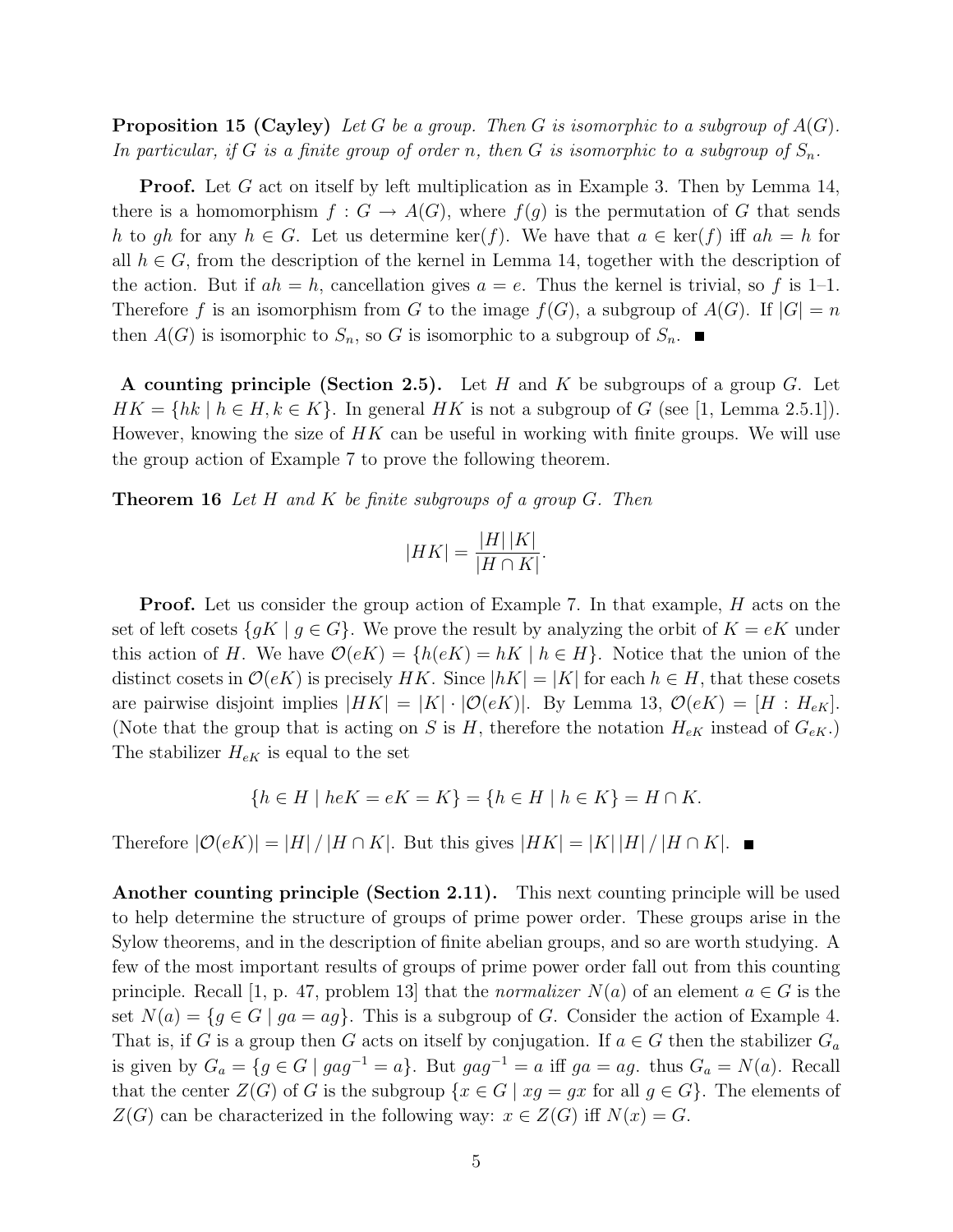**Theorem 17 (Class Equation)** Let G be a finite group. Then

$$
|G| = \sum \frac{|G|}{|N(a)|},
$$

where this sum runs over one element a from each conjugacy class. In particular,

$$
|G| = |Z(G)| + \sum_{N(a) \neq G} \frac{|G|}{|N(a)|},
$$

where the sum runs over one element a from each conjugacy class with  $N(a) \neq G$ .

**Proof.** Let  $\mathcal{O}(a_1), \ldots, \mathcal{O}(a_r)$  be the distinct orbits of G under the conjugation action of G on itself. Since these orbits form the equivalence classes of an equivalence relation on G by Lemma 12, we have  $|G| = |O(a_1)| + \cdots + |O(a_r)|$ . By Lemma 13,  $|O(a_i)| = [G : N(a_i)],$ since  $N(a_i)$  is the stabilizer of  $a_i$ . But by Lagrange's theorem,  $[G: N(a_i)] = |G| / |N(a_i)|$ . Therefore the first formula of the theorem is proved.  $\blacksquare$ 

Let us now look a little more closely at the formula we just proved. If  $x \in G$  then  $\mathcal{O}(x) = \{gxg^{-1} \mid g \in G\}$ . But if  $x \in Z(G)$  then  $gxg^{-1} = x$  for all g. Therefore  $\mathcal{O}(x) = \{x\}$ for any  $x \in Z(G)$ . Note that the converse is also true: if  $\mathcal{O}(x) = \{x\}$  then  $x \in Z(G)$ . The  $a_i$  are then subdivided into two parts. The first part is those  $a_i$  which  $\mathcal{O}(a_i) = \{a_i\}$ . This consists of all elements of  $Z(G)$ . The second part is all other  $a_i$ , so all  $a_i$  with  $N(a_i) \neq G$ . By breaking the sum above into two pieces, once piece for those  $a_i$  in  $Z(G)$  and another piece for those  $a_i$  with  $N(a_i) \neq G$ , we see that the second formula is true.

Two results from Section 2.9. The group action of Example 5 will be used to prove Theorem 2.9.2 and Lemma 2.9.1 in [1]. In fact, he uses group actions without explicitly saying so. Let H be a subgroup of a group G, and let S be the set of all left cosets of H. Let us consider the function  $f$  defined by this group action. Then the function  $f$  is defined by  $f(g) : aH \mapsto gaH$ . We will obtain these two results by considering the kernel of f.

**Theorem 18** Let H be a subgroup of a group G, and let S be the set of left cosets of H in G. Let f be the homomorphism from G to  $A(S)$  obtained from the action of G on S as in Example 5. Then  $\ker(f) = \bigcap_{a \in G} aHa^{-1}$ . Moreover, this is the largest normal subgroup of G which is contained in H. Furthermore, if G is a finite group such that  $|G|$  does not divide  $[G : H]$ ! then ker $(f) \neq \{e\}$ . When this occurs, H contains a nontrivial normal subgroup of G.

**Proof.** Let us determine ker(f). We have  $g \in \text{ker}(f)$  iff  $f(g)$  is the identity function on S iff  $gaH = aH$  for all  $a \in G$ . But  $gaH = aH$  iff  $a^{-1}ga \in H$  (recall that left cosets are equivalence classes for the congruence relation  $a \sim b$  iff  $a^{-1}b \in H$ ). Thus  $g \in \text{ker}(f)$ iff  $g \in aHa^{-1}$  for all a. Therefore ker(f) =  $\bigcap_{a \in G} aHa^{-1}$ . To see that ker(f) is the largest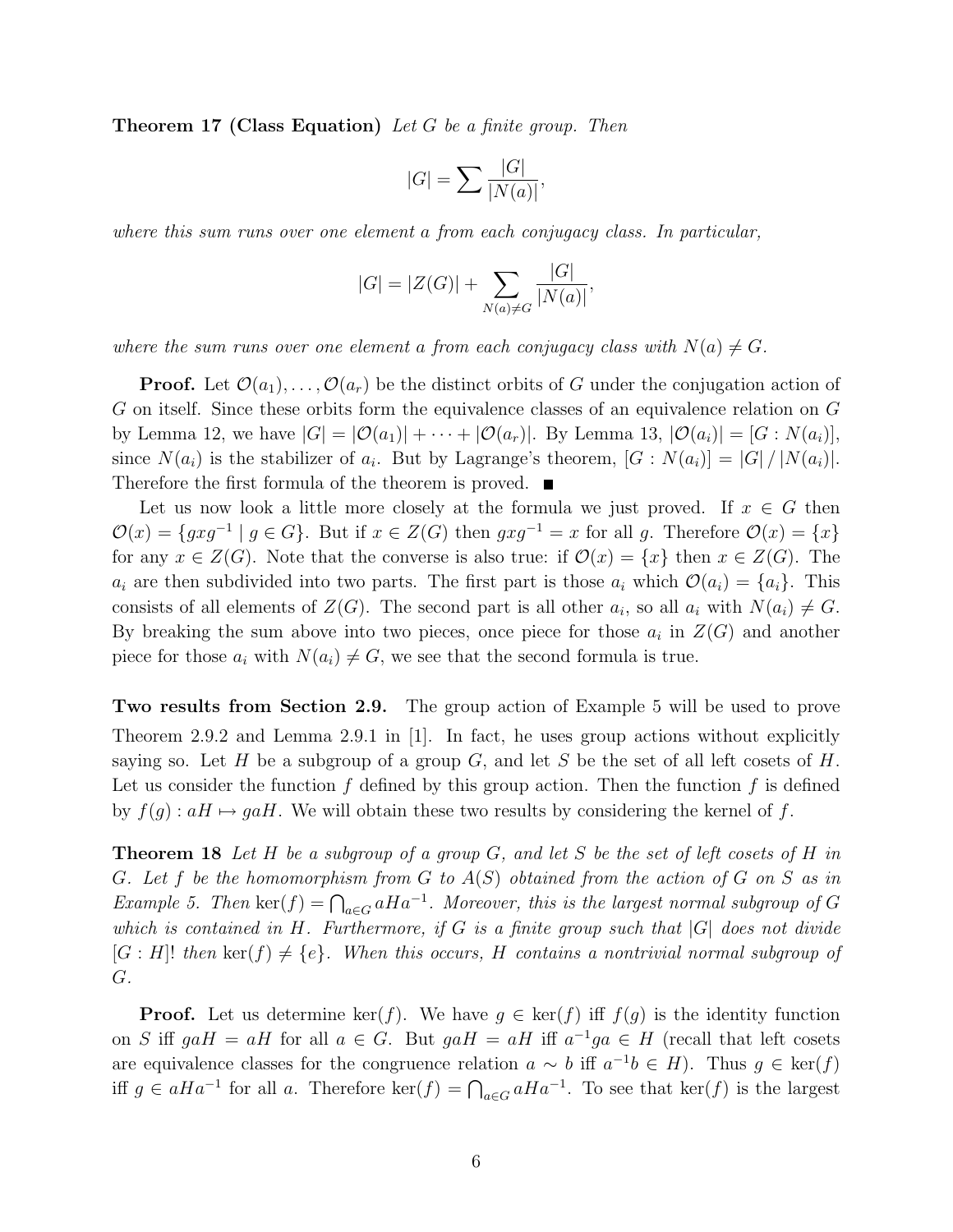normal subgroup of G contained in H, suppose  $K \subseteq H$  is a normal subgroup. Then  $K =$  $aKa^{-1} \subseteq aHa^{-1}$  for all  $a$ , so  $K \subseteq \text{ker}(f)$ .

For the last part of the theorem, suppose  $G$  is finite, and let  $n$  be the index of  $H$  in  $G$ . Then we can view f as a homomorphism from G to  $S_n$ . If ker $(f) = \{e\}$  then f is 1-1, so G is isomorphic to a subgroup of  $S_n$ . By Lagrange's theorem, |G| divides  $|S_n| = n!$ . If |G| does not divide n! then  $\ker(f)$  is necessarily nontrivial. Therefore there is a nontrivial normal subgroup of G which is contained in H, namely ker(f) =  $\bigcap_{a \in G} aHa^{-1}$ .

The final application we will give of group actions is to prove the Sylow theorems. Let G be a finite group. If p is a prime number dividing  $|G|$ , say  $|G| = p^n q$  with p not dividing q. A subgroup of G of order  $p^n$  is called a  $p$ -Sylow subgroup of G. By Lagrange's theorem, the largest possible size of a subgroup of G of order a power of p is  $p^n$ . The Sylow theorems give the existence of, and properties of  $p$ –Sylow subgroups of G.

**Theorem 19 (First Sylow Theorem)** Let G be a finite group. If p is a prime divisor of |G| then there exists a p–Sylow subgroup of  $G$ .

**Proof.** Let  $|G| = p^n q$  with p not dividing q. Let S be the set of all subsets of G of size  $p^{n}$ . Then G acts on S via Example 6. That is, G acts on S via  $(g, A) \mapsto gA = \{ga \mid a \in A\},\$ if A is a subset of G of size  $p^n$ . The number of elements of S is equal to the number of ways of choosing  $p^n$  elements out of a set of size  $p^nq = |G|$ . Therefore

$$
|S| = \binom{p^n q}{p^n}.
$$

What is significant about this binomial coefficient is that it is not divisible by  $p$ . For a proof of this, see [1, p. 92]. Therefore the number of elements of S is not divisible by p. Since S is the union of the distinct orbits, there is some orbit whose size is not divisible by  $p$ . Suppose A is an element of S with  $|O(A)|$  not divisible by p. Let P be the stabilizer  $G_A$  of A. We claim that P is our desired p-Sylow subgroup. To verify this we need to show  $|P| = p^n$ . By Lemma 13,  $|\mathcal{O}(A)| = |G : P| = |G|/|P|$ . Since  $|G| = p^n q$ , the only way for p not to divide  $[G : P]$  is for  $|P|$  to be a multiple of  $p^n$ . Now,  $P = \{g \in G \mid gA = A\}$ . So if  $x \in P$ and  $a \in A$  then  $xa \in A$ . This says the right coset Pa consists of elements of A. Therefore  $|Pa| \leq |A| = p^n$ . Since  $|Pa| = |P|$ , we obtain  $|P| \leq p^n$ . Since we have already seen that  $p^n$ divides |P|, we conclude that  $|P| = p^n$ . Therefore P is a p-Sylow subgroup of G.

The second and third Sylow theorems are concerned with the structure of and number of Sylow subgroups. We shall see that the formula for the number of Sylow subgroups will allow us to characterize finite groups of some particular sizes. Note that if  $P$  is a  $p$ -Sylow subgroup of a group G and  $x \in G$  then  $xPx^{-1}$  is a subgroup of G with  $|xPx^{-1}| = |P|$ . Therefore  $xPx^{-1}$  is also a p–Sylow subgroup of G. We prove the second Sylow theorem by applying the group action of Example 7. We need a preliminary lemma. If G acts on a set S, then an element  $s \in S$  is called  $G$ -stable if  $gs = s$  for all  $g \in G$ . That is, s is  $G$ -stable if  $\mathcal{O}(s) = \{s\}.$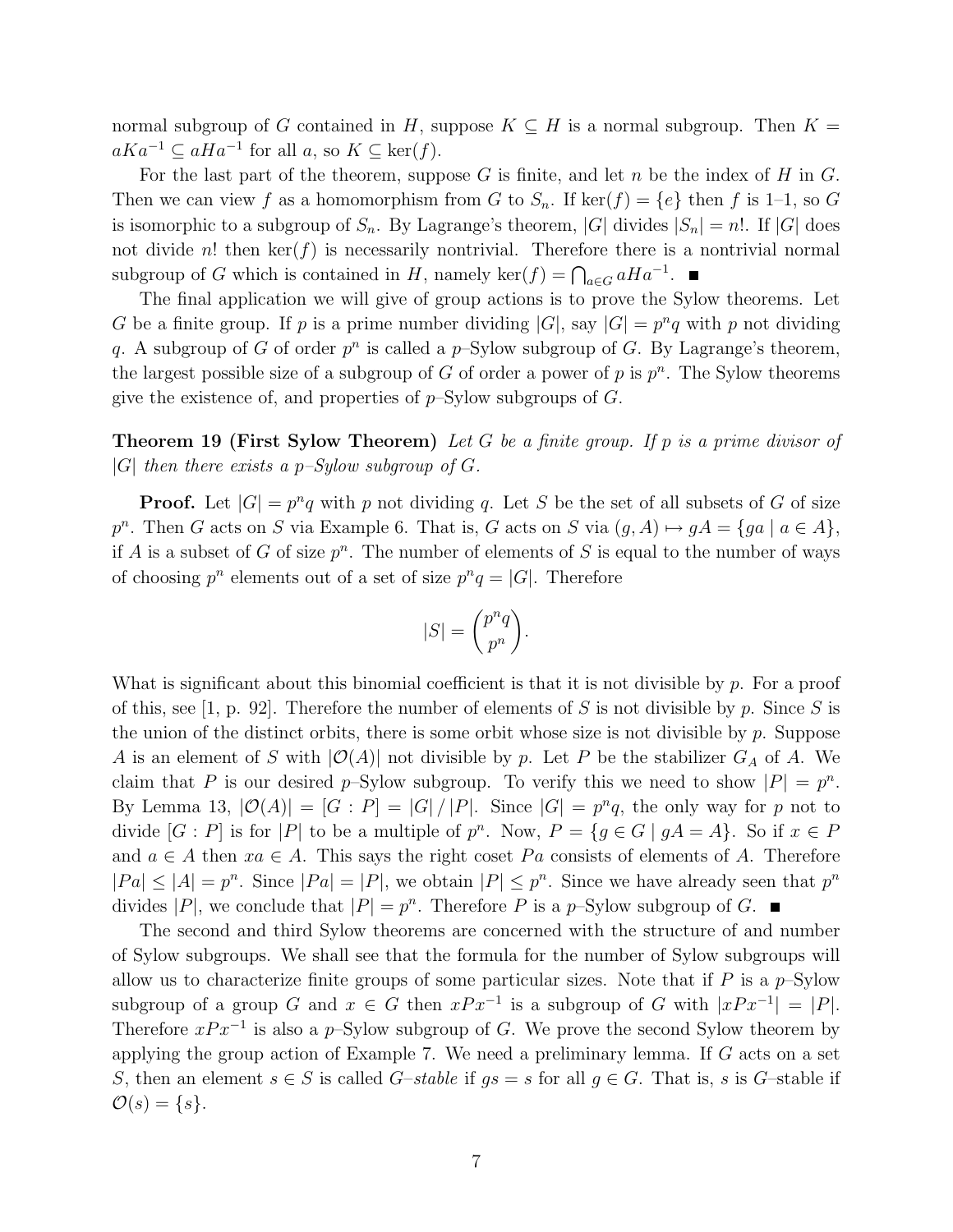**Lemma 20** Let G be a group with  $|G| = p^r$  for some prime p. If G acts on a set S and X is the set of all G–stable elements in S then  $|X| \equiv |S| \bmod p$ .

**Proof.** Let  $s_1, \ldots, s_m$  be representatives of the disjoint orbits under G containing more than one element. Then S is the disjoint union  $S = X \cup \mathcal{O}(s_1) \cup \cdots \cup \mathcal{O}(s_m)$ , and so  $|S| = |X| + \sum_i |\mathcal{O}(s_i)|$ . By Lemma 13,  $|\mathcal{O}(s_i)| = [G : G_{s_i}]$ , which by Lagrange's theorem is a divisor of  $|G|$ . Therefore, since  $\mathcal{O}(s_i)$  contains more than one element,  $|\mathcal{O}(s_i)|$  is divisible by p. Therefore  $|S| \equiv |X| \bmod p$ .

**Theorem 21 (Second Sylow Theorem)** Let G be a group of order  $p^n q$ , where p is a prime and p does not divide q. If P is a p-Sylow subgroup of G and H is any subgroup of G of order a power of p then  $H \subseteq xPx^{-1}$  for some  $x \in G$ . In particular, any two p-Sylow subgroups of G are conjugate

**Proof.** Let S be the set of left cosets of P in G and let H act on S as in Example 7. Let X be the set of all H–stable elements of S. By Lemma 20,  $|S| \equiv |X| \mod p$ . Since  $|S| = |G| / |P| = q$  is not divisible by p,  $|X| \neq 0$  mod p, so X is not the empty set. Suppose  $aP \in X$ . The orbit of  $aP$  is the set  $\{haP \mid h \in H\}$ . Since this orbit has only one element,  $haP = aP$  for each  $h \in H$ . So  $ha \in aP$ , or  $h \in aPa^{-1}$  for each h. Therefore  $H \subseteq aPa^{-1}$ . This proves the first statement of the theorem. For the second statement, suppose  $P'$  is another p–Sylow subgroup of G. Then by the first part of the theorem,  $P' \subseteq aPa^{-1}$  for some  $a \in G$ . But  $|P'| = p^n = |P| = |aPa^{-1}|$ . Therefore  $P' = aPa^{-1}$ .

A consequence of the second Sylow theorem, which we will use in the proof of the third Sylow theorem, is that a p-Sylow subgroup P of G is a normal subgroup of G iff P is the unique p–Sylow subgroup of G. For, P is normal in G iff  $xPx^{-1} = P$  for each  $x \in G$ . Therefore P is normal in G iff P is the unique  $p$ -Sylow subgroup of G, by the second Sylow theorem. We will prove the third Sylow theorem by using some of the ideas in the proof of the second Sylow theorem.

## **Theorem 22 (Third Sylow Theorem)** The number of  $p-Sylow$  subgroups of G divides |G| and is of the form  $1 + kp$  for some nonnegative integer k.

**Proof.** Let P be a  $p$ -Sylow subgroup of G. Then by the second Sylow theorem, the set S of all p–Sylow subgroups of G is  $S = \{gPg^{-1} | g \in G\}$ . The group G acts on S by conjugation. That is, G acts on S via  $(g, Q) \mapsto gQg^{-1}$  for  $Q = aPa^{-1} \in S$ , as in Example 8. The orbit of P is S, and the stabilizer of P is  $\{q \in G \mid qPq^{-1} = P\} = N(P)$ , the normalizer of P. Therefore by Lemma 13,  $|S| = |G : (N(P))| = |G| / |N(P)|$ . Therefore the number of p–Sylow subgroups of G divides  $|G|$ , and this number is not divisible by p since  $|G| / |N(P)|$ divides  $|G|/|P| = q$  by Lagrange's theorem (applied to  $P \subseteq N(P)$ ). Let us now let P act on S by conjugation. If X is the set of P–stable elements of S, then  $|S| \equiv |X| \mod p$  by Lemma 20. Since |S| is not divisible by p, the set X is nonempty. Thus there is a p–Sylow subgroup  $Q \in S$  such that under the action of P, the orbit of Q consists of only Q itself. This means  $xQx^{-1} = Q$  for all  $x \in P$ . Then  $P \subseteq N(Q)$ . Therefore P and Q are subgroups